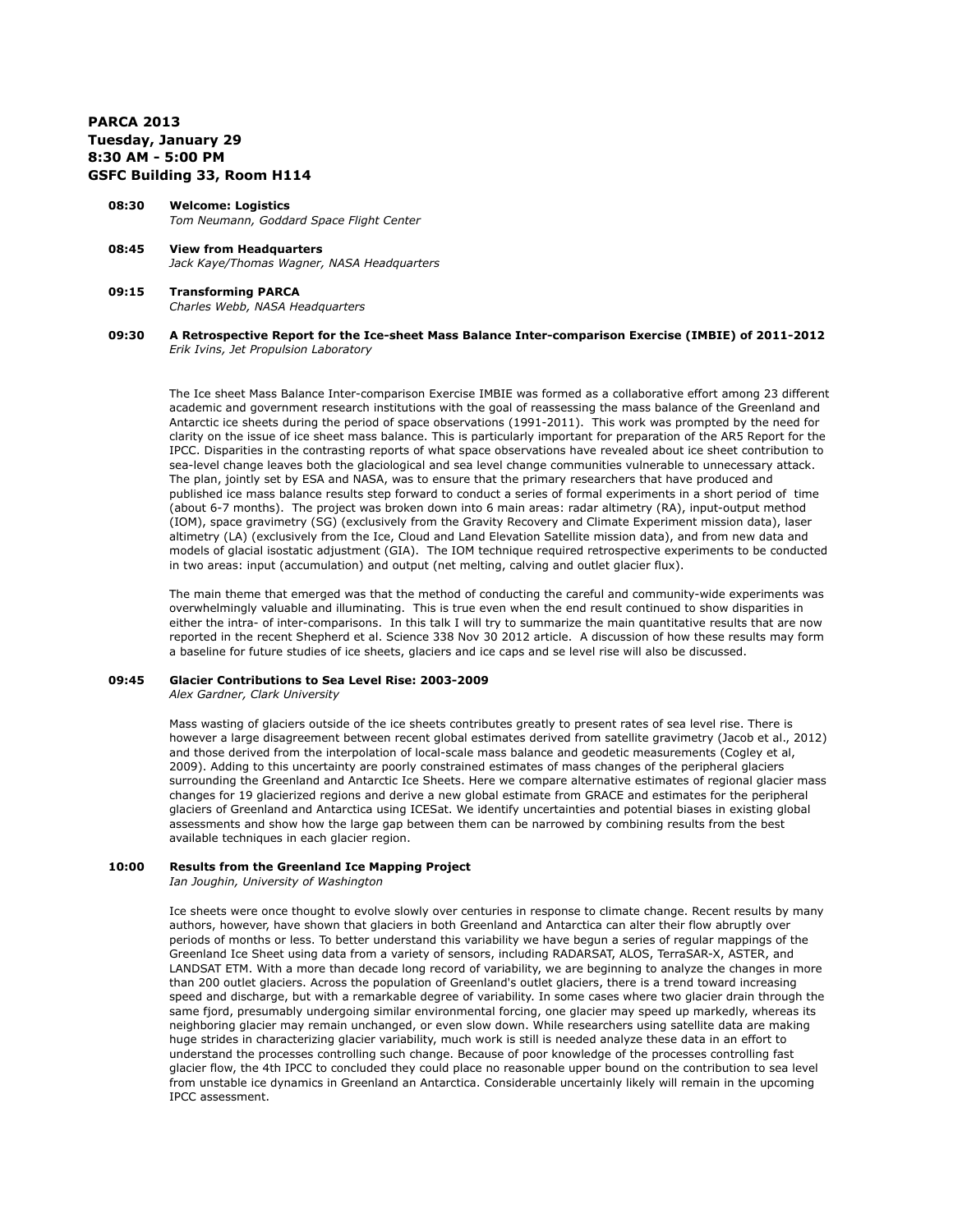Jakobshavn Isbrae, the largest glacier on Greenland's west coast, has undergone some of the largest changes of any glacier in the world, more than doubling it speed since the late 1990s. It continues to flow at accelerated rates, but with a marked degree of seasonal variability in flow speed. In addition to spaceborne measurements, NASA has surveyed this glacier nearly annually with airborne LIDAR and ice-penetrating radar. We have been using these data to better constrain models in an effort to understand the processes controlling fast flow. Our results suggest that the bed is relatively weak in the fast flowing areas, with much of the driving stress resisted by the margins. Much of the seasonal variability near the terminus can be explained by seasonal changes in the terminus position, which in turn appear to be largely governed by the seasonal variation of the sikkusak (mélange of icebergs bonded by sea ice) in the fjord. The speedup was likely initiated by the loss of buttressing from the retreat of grounded and floating ice, but cannot account for the full magnitude of the speedup. Instead the early, at first moderate, speedup likely triggered positive feedbacks that account for much of the subsequent speedup.

#### **10:15 PSTG Coordinated SAR Data Collection in Polar Regions: An Update**

*Bernd Scheuchl, University of California Irvine*

The Polar Space Task Group (PSTG) is succeeding the IPY coordinating body of international Space Agencies, Space Task Group (STG). The PSTG SAR Coordination Working Group was created to address the issue of SAR data acquisitions of the cryosphere in response to user requirements from the science community. Ice sheets is the application area selected for focused discussion during a meeting in November. We will present science and data requirements, give sensor specific recommendations and provide an update on ongoing efforts to collect SAR data in Greenland and Antarctica.

# **10:30 BREAK**

### **10:50 The SUrface Mass balance and snow on sea ice working groUP (SUMup)** *Lora Koenig, Goddard Space Flight Center*

The Surface Mass Balance and Snow on Sea Ice Working Group (SUMup) is leading NASA's effort to improve spatial and temporal estimates of surface mass balance on ice sheets and snow accumulation on sea ice. SUMup was convened at the direction of the NASA Cryospheric Sciences Program to assess current satellite algorithms, regional models, and measurements to recommend future directions for improving calculations of surface mass balance over the ice sheets and snow accumulation on sea ice. Improving our measurement and modeling of surface processes such as accumulation, redistribution of snow and melt are required to accurately determine future changes in both land ice and sea ice.

## **11:05 Operation IceBridge Arctic Activities and Data Products**

*Michael Studinger, Goddard Space Flight Center*

NASA's Operation IceBridge images Earth's polar ice in unprecedented detail to better understand processes that connect the polar regions with the global climate system. Operation IceBridge utilizes a highly specialized fleet of research aircraft and the most sophisticated suite of innovative science instruments ever assembled to characterize annual changes in thickness of sea ice, glaciers, and ice sheets. In addition, Operation IceBridge collects critical data used to predict the response of Earth's polar ice to climate change and resulting sea-level rise. IceBridge also helps bridge the gap in polar observations between NASA's ICESat satellite missions. The presentation will summarize the data collected in previous campaigns over the Greenland Ice Sheet, the Canadian Arctic and the Arctic Ocean and will also give an overview of available IceBridge data products at NSIDC.

## **11:15 Integrated Elevation Change Estimates for the Greenland Ice Sheet**

*Ben Smith, University of Washington*

Laser-altimetry elevations have been measured since the early nineties across Greenland, sometimes on lines that have been sampled regularly, sometimes on lines that have been measured once. More recently, photogrammetric and radar DEMs have become available that give elevations over areas tens of km wide. The altimetry data offer high precision, but irregular spatial coverage, while the DEMs offer good spatial coverage, but with substantial perpixel and per-DEM errors that must be corrected before the DEMs can be used to calculate elevation changes. In this talk, I present a technique for combining these types of data into self-consistent maps of elevation change, and discuss the best practices that this technique suggests for collecting altimetry and photogrammetric data.

# **11:30 10 Years of GRACE Data: What Have We Learned?**

*Isabella Velicogna, University of California Irvine*

The GRACE gravity mission has provided more than 10 years of monthly time variable gravity data from Apr 2012 to Sep 2012. During this time we have significantly improved our understanding the various error sources affecting the GRACE signal and their impact on uncertainties in ice sheet mass balance. These errors include spherical harmonic truncation, spatial averaging, temporal averaging, and leakage from other time-dependent gravity signals. We quantify the impact of these errors on ice sheet mass balance. As a result of this improvement, we have higher confidence in the GRACE estimates. Among the unique contributions from GRACE are the detection of an increase in mass loss in the northwest of Greenland after 2006 and the spreading of the mass loss in the northeast in more recent years. In 2012, Greenland experienced a record melt year and using GRACE we determine a 700 Gt mass loss from January 2012 to September 2012, which is more than twice larger than on a "normal" year. Combination of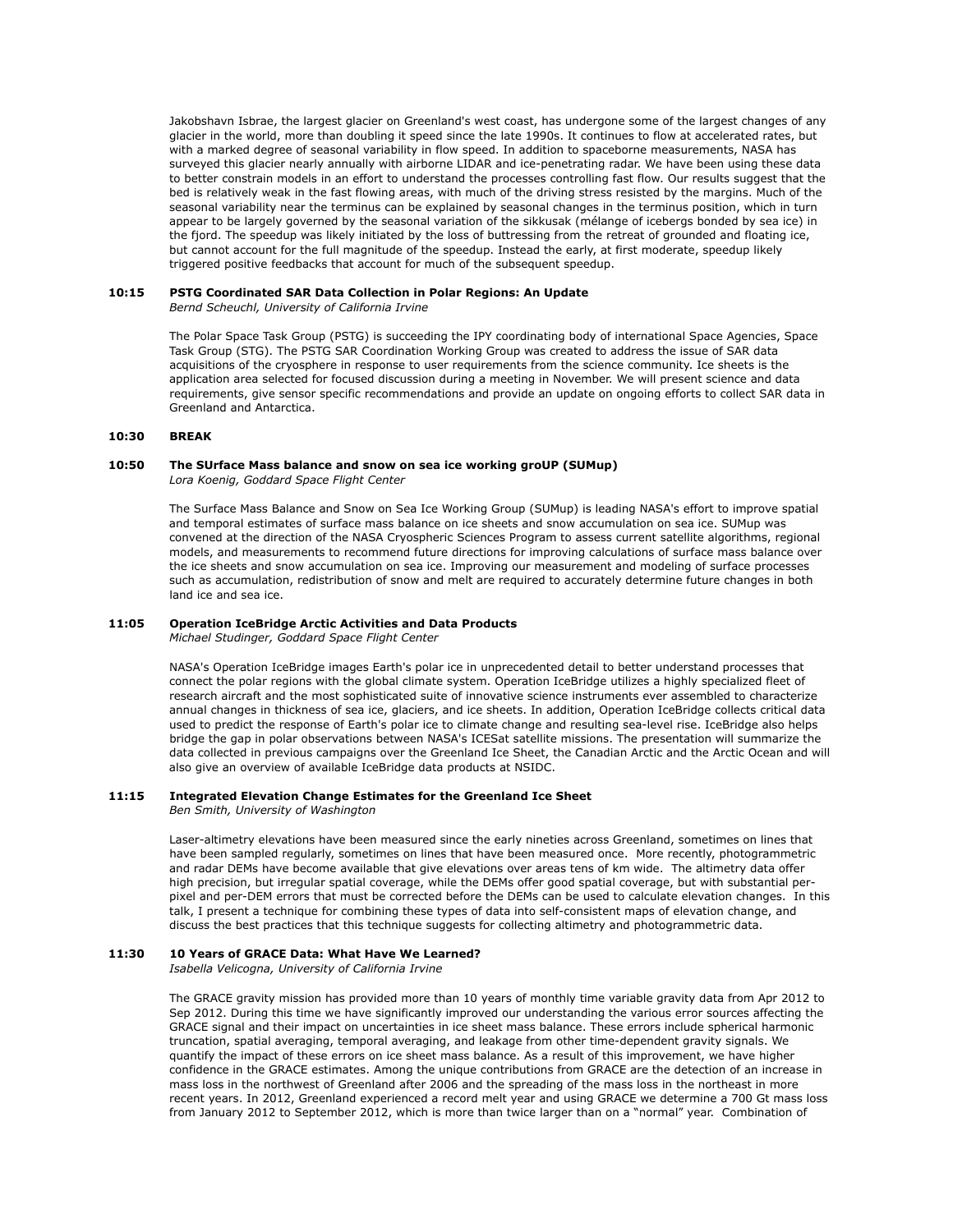GRACE time series with time series of elevation change from ICESat and Operation IceBridge (OIB) altimetry and time series of surface mass balance from RACMO unable improved characterization of the physical processes that are driving the observations. For instance based on the comparison between these three datasets, we quantify the impact of surface mass balance on the GRACE signal and identify the relative importance of surface mass balance on the total mass change, we evaluate the performance of different GIA models to reduce uncertainties in GIA correction and we identify shortcomings in surface mass balance reconstruction in some sectors of Greenland.

#### **11:45 Land Ice Evolution from a GRACE Global Mascon Solution**

*Scott Luthcke, Goddard Space Flight Center*

Land ice mass evolution is determined from a new GRACE global mascon solution. The solution is estimated directly from the reduction of the inter-satellite K-band range rate observations taking into account the full noise covariance, and formally iterating the solution. The new solution increases signal recovery while reducing the GRACE KBRR observation residuals. The mascons are estimated with 10-day and 1-arc-degree equal area sampling, applying anisotropic constraints for enhanced temporal and spatial resolution of the recovered land ice signal. The details of the solution are presented including error and resolution analysis.

#### **12:00 Moderated Group Discussion: Synthesizing Knowledge about the Arctic**

- Do we, as scientists, need any synthesis efforts? Is there a role for PARCA?
- Who are our audiences?
- What should be the focus: sea-level rise, ice-sheet dynamics and mass balance, ice-ocean-atmosphere interactions, or climate impacts?
- How do we consolidate, represent and store the information we have about the Arctic?

• What is needed to make this information useful and accessible to other scientific communities, government agencies and policymakers?

#### **12:20 LUNCH**

#### **01:20 The Rapid Ice Sheet Change Observatory (RISCO): Bringing You to Useable Data Faster** *Ian Howat, Ohio State University*

The Rapid Ice Sheet Change Observatory (RISCO) compiles, processes, analyzes, and distributes diverse datasets, including submeter satellite imagery and m Operation IceBridge data, in a uniform format and spatial reference, with the purpose of maximizing data accessibility. The RapidIce Viewer provides a web portal to RISCO's data inventory, allowing for immediate viewing and download of over a decade of data from a growing number of sensors for rapidlychanging areas of Greenland and Antarctica. I will provide an overview of RISCO's operations and the RapidIce Viewer's functionality, as well as plans for continued development.

### **01:35 The Sub-meter Resolution Arctic**

*Paul Morin, University of Minnesota*

Near full sub-meter optical imagery coverage of the arctic is now available to U.S. federally-funded researchers in a number of ways including raw NTF format, a web-based mapping application/viewer, OGC-compliant web services, as well as orthorectified scenes and mosaics. Approximately 50% of the entire Arctic has been imaged in stereo including Greenland's ablation zone and coastal Alaska. Future imagery tasking will concentrate on completing stereo, repeat coverage for areas of high scientific interest, and imaging areas at different times of the year. Tasking requirements are requested from the research community.

# **01:50 Ice-Ocean Interactions in Greenland**

*Eric Rignot, University of California Irvine*

Unlike Antarctica, Greenland is not surrounded by ice shelves and floating ice tongues, except in the north, yet iceocean interactions are important to Greenland glaciers, perhaps as much as in Antarctica. Recent studies have revealed that melt rates along the calving faces of Greenland tidewater glaciers are orders of magnitude greater than on ice shelves and are comparable to iceberg calving as a process of mass release to the ocean. Moreover, many studies have converged to suggest that ocean warming plays a central role in the evolution of Greenland glaciers. Here we review progress in estimating melt rates both in situ and using models, their sensitivity to forcings (subglacial runoff and thermal forcing from the ocean), and the current challenges of understanding these interactions, including uncertainties in climate forcings at the fjord scale, uncertainties in the shape of fjord cavities, glacier ice thickness, and local ocean conditions. We also present new data revealing the geometry of the glacier face below the water line and how it relates to ice-ocean interactions and ice melting in seawater. We will conclude with a perspective on ongoing work in Greenland in Uummannaq and other sectors based on field surveys and numerical ocean modeling.

#### **02:05 Physical Controls on Ocean-Terminating Glacier Variability in Central West Greenland**  *Ginny Catania, University of Texas at Austin*

Greenland's mass balance is largely modulated by the changing dynamics of marine-terminating glaciers; however, there is currently no consensus as to what factors control this variability due to the lack of coincident ice-ocean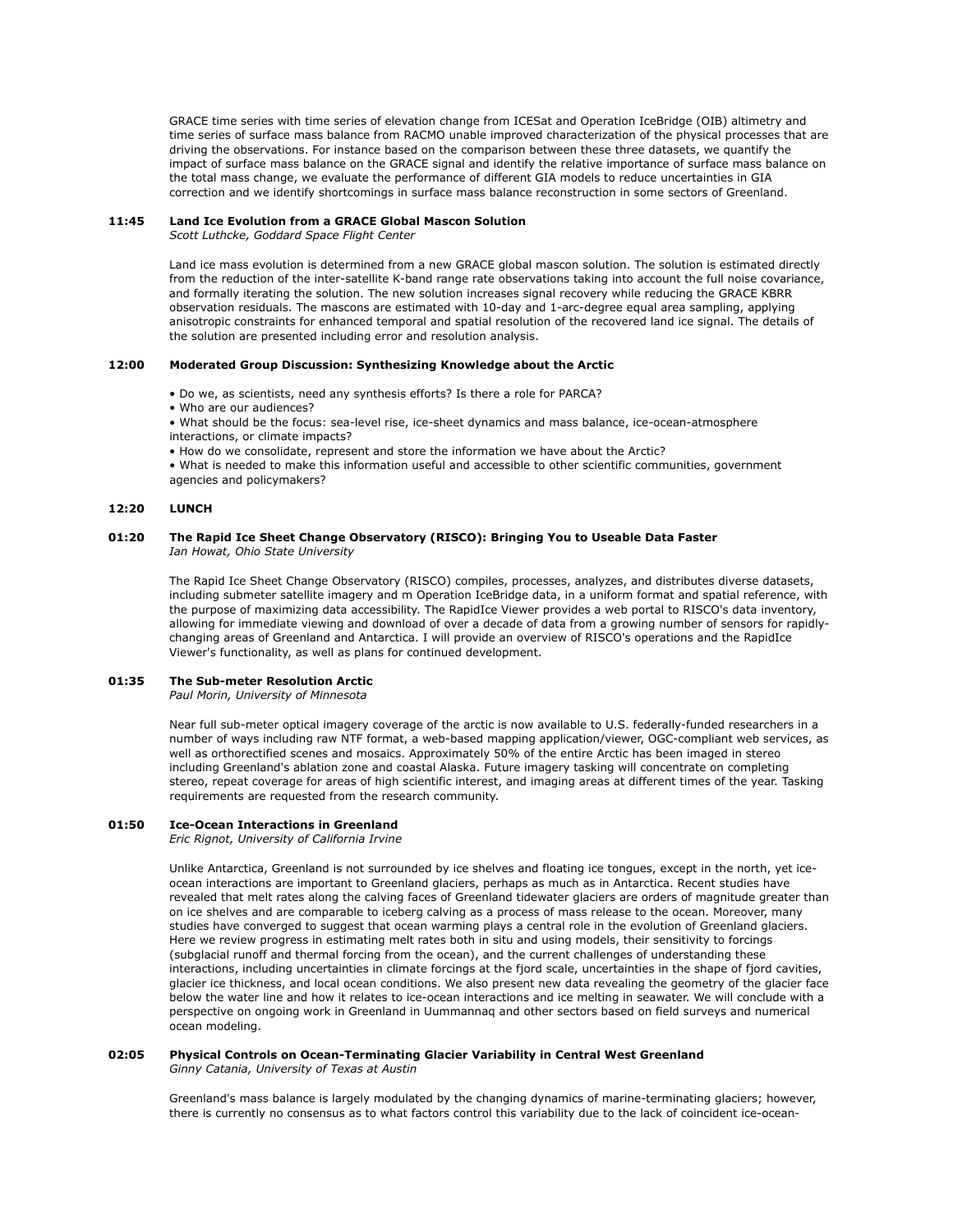atmosphere data. In order to refine sea-level rise projections, a process-based understanding of the interactions between outlet glacier, atmosphere and ocean dynamics is necessary. In central west Greenland, adjacent marineterminating glaciers exhibit contrasting temporal changes in ice speed, terminus position, melange properties and mass flux. We propose a detailed investigation of these interconnected processes using a variety of datasets: detailed in-situ ice, ocean and atmospheric measurements; ongoing airborne data collected through NASA's Operation IceBridge campaign; and archival and current remote sensing and climate reconstructions. With the help of coupled numerical models to refine interpretation, these data will be used to identify the processes that control individual glacier variability. We anticipate our findings to be scalable - that is, they will help to understand, interpret, and predict mass balance and associated coupled dynamics for other ocean-terminating glaciers using historical and modern remote-sensing observations.

#### **02:20 The Evolution of the Retreat of Jakobshavns Isbrae: Factors Maintaining an Unstable Tidewater Terminus and Eventual Impact on Ice Sheet Flow**

*Mark Fahnestock, University of Alaska Fairbanks*

Since it's initial acceleration and retreat in the late 1990s, Jakobshavns has continued to thin and accelerate. Its seasonal patterns of flow have changed markedly in the last two years as its terminus has retreated to new minimum positions and calving behavior has changed. Recent observations show a tight connection between calving and changing ice flow in the lower glacier, as well as large changes in ice flow outside the main channel as the drawdown continues. Changes at the ice front have propagated inland relatively quickly, and we now have measurements of a significant increase in ice flow at 1800 m elevation, well into the ice sheet interior. These changes are accompanied by changing basal conditions as indicated by model inversions, suggesting that a stable terminus configuration will not be reached in the near future. The complete package of available measurements has allowed the character of the retreat to be captured to date, but understanding future evolution depends on our ability to anticipate changing ice flow into the stream.

# **02:35 Investigation of Inland Propagation of the Greenland Marginal Thinning**

*Weili Wang, Goddard Space Flight Center*

Recent studies have shown that the dynamic propagation penetrates deep into the interior ice sheet on decadal timescales and that the strong mass loss since the early 2000s at the margins has had a dynamic impact on the entire Greenland ice sheet. This research project will aim at the investigation to the upstream migration trend of ice thinning along a flow line from terminus to divide in Greenland ice sheet. The ice flow model (AIF model) is applied with the combination of various observed data, e.g. thickness change from ICESat and ERS, Radio-Echo Sounding internal layers, velocities. The study will provide the suggestions for OIB to make the next set of observations.

### **02:50 Submarine Melt Rates for Outlet Glaciers in Greenland**

*Ellyn Enderlin, Ohio State University*

The rate of mass loss from the Greenland Ice Sheet has increased over the past decade due, in large part, to changes in the dynamics of marine-terminating outlet glaciers. These changes are attributed to increased submarine melt rates of floating ice tongues and submerged calving faces resulting from increased coastal ocean heat transport. We use remotely-sensed data to calculate submarine melt rates for 13 marine-terminating outlet glaciers in Greenland on a semi-annual basis between 2000 and 2010. Over the period of study, average melt rates ranged from 0.03 to 2.98 m d-1 and account for 5 to 85% of the total volume loss from the floating ice tongue, with no clear spatial pattern. Only four glaciers show substantial inter-annual variability in melt rate during the decade. Melt rates were uncorrelated with front retreat, speed, and changes in ocean temperature. Although the small sample size limits our analysis of the relationship between oceanographic forcing and glacier response, these data suggest that changes in ice discharge vary with the calving rate, but are independent of submarine melt rates. This dataset provides first-order estimates of an important but otherwise un-quantified component of the glacier mass balance, which must be further constrained with a combination of glacier and ocean observations.

#### **03:05 Moderated Group Discussion: Expanding Our Collaborations**

- What other scientific communities are key to expanding our understanding of the changes taking place in the Arctic?
- What communities can most benefit from the information that we develop?
- How do we reach out to those communities?
- What are the most effective vehicles for encouraging and sustaining cross-disciplinary collaborations?
- With regard to modeling, are we as well integrated as we need to be? Do modelers have the information that they need from us? Are models helping us design observational strategies and hypotheses to test?

### **03:25 BREAK**

# **03:45 Climate and Sea Ice Interactions in the Record Sea Ice Decline of 2012**

*Ted Scambos, National Snow and Ice Data Center*

Arctic sea ice extent and volume set new record lows in September of 2012. Analysis of passive microwave data, MODIS images, ocean surface temperatures and weather patterns show several important links to the pattern of the ice decline. Even at the winter maximum, sea ice extent was very low in the northern North Atlantic. Early in the melt season, northern hemisphere snow cover set a satellite-era record low extent. Surface melt onset on the sea ice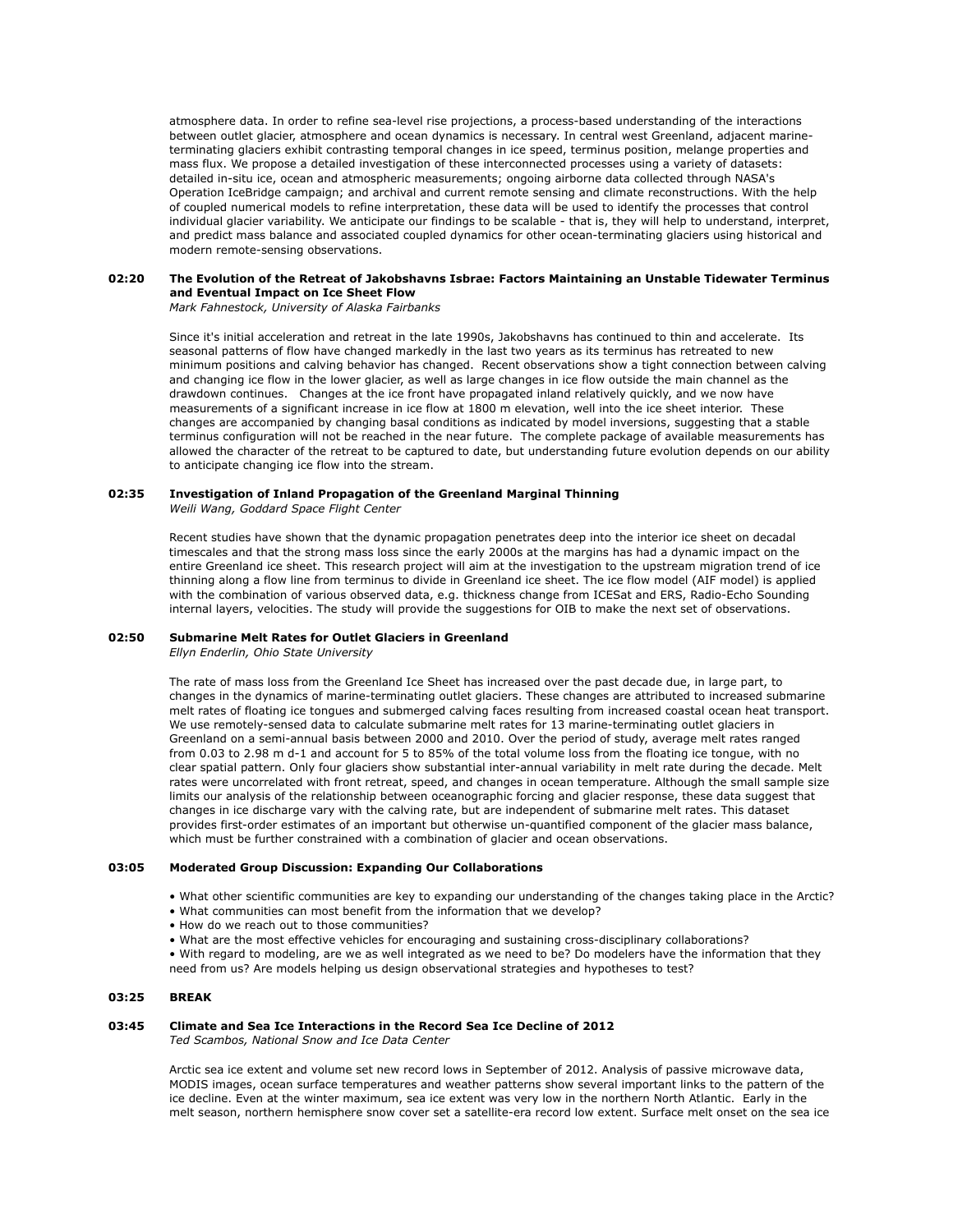was 9 to 12 days earlier, reducing the albedo of most of the western Arctic well before solstice. While several air circulation patterns came and went, on average a pattern similar to the 'Arctic Dipole' of recent summers dominated 2012. A strong summer cyclone in early August contributed significantly to ice loss, but was not the cause of the record low extents seen by late August and early September. On September 16, NSIDC reported a minimum ice extent of 3.41 million square km, far surpassing the previous record of 2007 (4.17 M square km). Emerging, somewhat repetitive climate patterns associated with the very low ice extents since 2002 suggest that fundamental changes are underway in the Arctic ice-ocean-atmosphere system.

# **04:00 Arctic Sea Ice Drift Speed and Ice Thickness**

*Ron Kwok, Jet Prpulsion Laboratory*

We highlight the trends in Arctic sea ice circulation and drift speed between 1982-2009 in connection to local winds, multiyear sea ice coverage, and the thinning of the ice cover. The 28-year circulation trend shows a strengthening of the Beaufort Gyre and the Transpolar Drift that is more significant during the summer. Positive trends in drift speed between 2001 and 2009 are found in regions where multiyear sea ice has been replaced by a thinner seasonal ice cover. In a linear model, the multiplier that relates ice motion to wind shows distinct seasonal, decadal, and geographic variability consistent with a thinner, weaker ice cover. This suggests a change in the relationship between wind and ice motion, and changes in air-ice momentum exchanges on a broad scale.

#### **04:15 Using Combined Records of IceBridge and Satellite-Derived Thickness and Extent Data to Constrain Future Projections of Arctic Sea Ice**

*Julienne Stroeve, University of Colorado at Boulder*

Confidence in climate models to provide reliable projections of future climate is largely built on how well they can reproduce observed features of recent climate. Although all models participating in the 5th Phase of the Coupled Model Intercomparison Project (CMIP5) show declining Arctic sea ice over the period of observations, trends from most models remain smaller than observed. The ability of climate models to capture the observed variability in the sea ice extent depends in part on how well they are able to simulate the observed sea ice thickness distribution, since models with an overly thick initial ice cover tend to lose their summer ice cover later than models with initially thinner ice given the same climatic forcing. While long-term, basin-wide sea ice thickness data are not available for the Arctic Ocean, a combination of satellite data from ERS1/2, ICESat, and Cryosat, together with sea ice thicknesses derived from data from NASA's Operation IceBridge, provide a record of the evolution of ice thickness across the Arctic from the early 1990s to present. Submarine sonar data are used to extend the record further back in time but coverage is more limited. This data illustrates that the thickest ice is found north of the Canadian Archipelago, with thinner ice along the Eurasian side of the Arctic.

We use the combined records of satellite- and air-borne sea ice thickness data from the early 1990s to present to evaluate how well CMIP5 models capture the spatial distribution of the mean winter ice thickness fields and how this relates to the observed summer trends in sea ice extent. Performance metrics are developed for models representations of observed sea ice extent and thickness. Metrics are used as a basis for conditioning probabalistic predictions of sea ice cover in the Arctic. Three approaches are used for conditioning predictions; 1) a selection of a subset of best performing models based on thickness and extent metrics; 2) a weighting of all models, both good and bad performers, based on performance metrics; and 3) a baseline case in which all models are selected and given an equal weighting.

#### **04:30 Towards an Improved System for Seasonal Arctic Sea Ice Forecasting** *Nathan Kurtz, NASA Goddard Space Flight Center*

Seasonal forecasting of Arctic sea ice extent is increasingly being seen as an area of critical importance for a wide variety of communities. Despite advances in observing systems and networks for communicating information on sea ice properties, no single forecasting system or method has shown sufficient skill to consistently forecast Arctic sea ice coverage, in particular the record low minimum seen in 2012. Reasons for the current lack of predictive capabilities are complex and manifold, but exploration of known deficiencies in the forecast system can give insight to where improvements can be made. Here we summarize known deficiencies in data observations and numerical modeling methods with an eye towards determining where identification and mitigation of the major deficiencies is possible using available resources. We focus mainly on our experience on the Operation IceBridge project and use of the 'quick look' sea ice data products for seasonal sea ice forecasting. Lastly, we discuss the challenges for cooperation between observational and modeling communities with a goal to move towards a forecasting system which synthesizes observational and model data to produce the next generation of sea ice forecasts.

### **04:45 In Memoriam: Seymour Laxon**

*H. Jay Zwally, Goddard Space Flight Center*

#### **05:30 POSTER SESSION & COCKTAIL HOUR (GSFC RECREATIONAL CENTER)**

### **06:30 DINNER (GSFC RECREATIONAL CENTER)**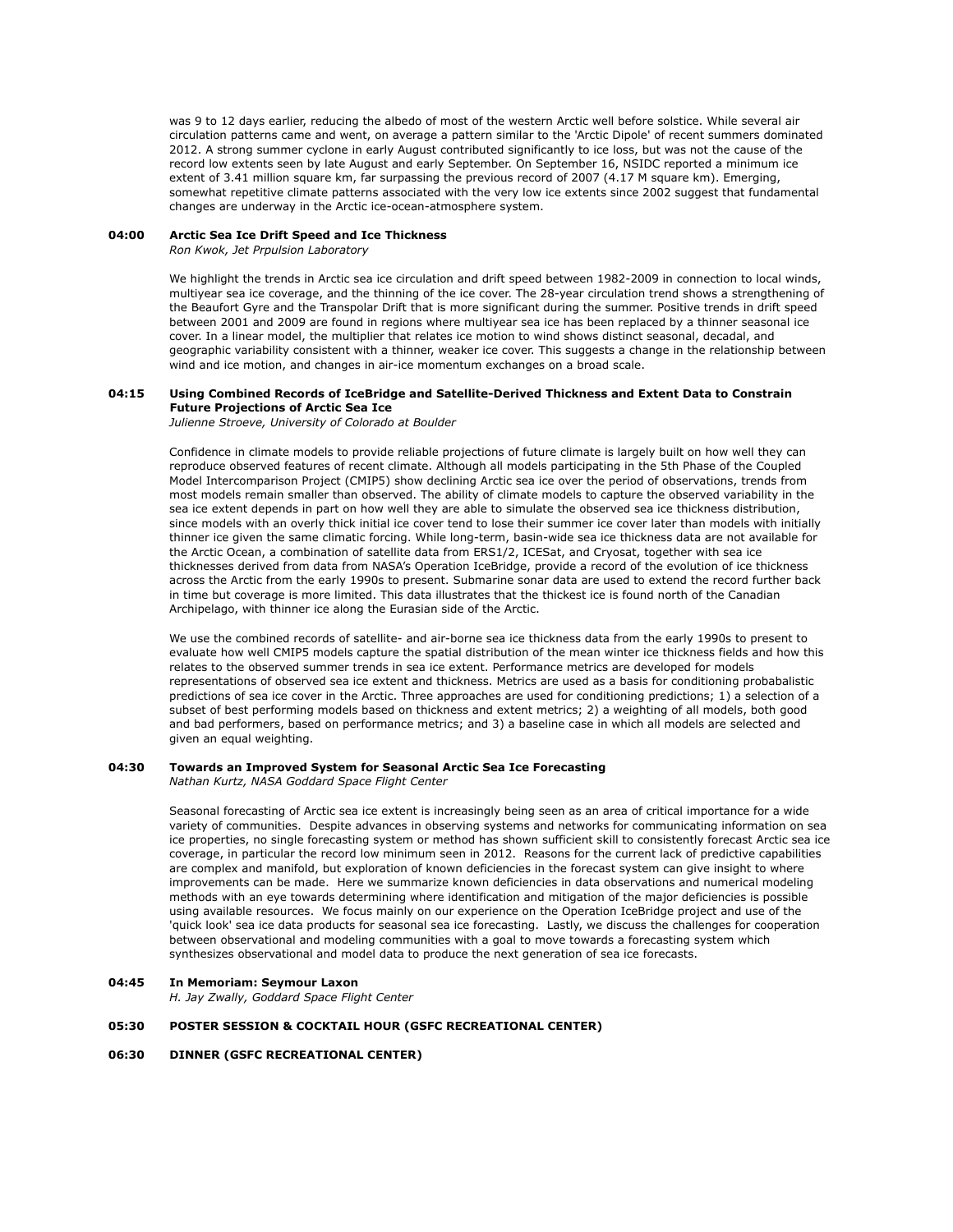# **POSTER SESSION Tuesday, January 29 5:30 - 6:30 PM GSFC Recreational Center**

#### **Greenland ice sheet snowline from MODIS and PROMICE observations**

*Jason Box, Ohio State University*

We produce a Greenland ice sheet snowline product based on NASA Moderate Resolution Imaging Spectroradiometer (MODIS) optical retrievals calibrated and validated using Geologic Survey of Denmark and Greenland (GEUS) ground observations from The Programme for Monitoring of the Greenland Ice Sheet (PROMICE) automatic weather station data (http://promice.dk/about\_us\_uk/main.html). A test version of the data product is available at http://bprc.osu.edu/wiki/Greenland\_Ice\_Sheet\_Snowline.

# **Sensitivity of a dynamical ice sheet model to the spatial resolution of boundary conditions**

*Richard Cullather, Goddard Space Flight Center*

Dynamical ice sheet models (ISMs) have been developed in recent years to address well-known limitations in eustatic change prediction capabilities. Two primary inputs to ISMs are surface mass balance (SMB) and surface heat flux or temperature fields. Grids used in finite element ISMs may be highly refined for resolving complex ice flow features. In given locations, element edge lengths may be a few km or less, while input fields from assimilated observations and atmospheric general circulation models (AGCMs) typically have grid spacings on the order of 10s to 100s of km. Statistical and dynamical downscaling methods have been and continue to be developed to address this spatial disparity. For this study we seek to understand the spatial resolutions required for ISM simulations.

In a set of experiments, a transient solution is obtained from an ISM for a contemporary Greenland Ice Sheet (GIS) domain that has been forced with SeaRISE 5km grid-spaced boundary conditions. The model is then run using SMB and temperature fields that have been coarsened using a spatial filter at successive length scales. The ISM used is the Ice Sheet System Model (ISSM) from NASA Jet Propulsion Laboratory and Univ. California at Irvine. ISSM is integrated for 100 years on a GIS domain. The SMB and temperature fields are coarsened at 20km length scale increments, up to 205km. The separate and combined effects of SMB and temperature resolution are assessed. In preliminary results using the MacAyeal ice flow approximation, the coarsening of both input fields to 205km resolution results in a GIS volume discrepancy that is equivalent to 5 times the standard deviation of the ice volume over the length of the integration. Simulated total volume is more sensitive to the resolution of SMB than surface temperature. At higher spatial scales, differences in ice thickness and velocity vary over the ice sheet. Additional results are evaluated with dynamically-scaled input fields obtained from the Goddard Earth Observing System model, version 5 (GEOS-5) run at two spatial resolutions.

Some questions of interest to be addressed by this study are as follows.

- What is the influence of SMB and temperature spatial resolution on GIS volume and ice velocity?
- Which ice flow approximation is more sensitive to boundary condition spatial resolution?

# **Spatial and temporal variability of the percolation zone of the Greenland Ice Sheet during the period of 2004-2012: Implications for radar altimetry observations.**

*Santiago de la Pena, Ohio State University*

Launched in April 2010, CryoSat-2 is the first satellite mission of the European Space Agency's (ESA) Earth Opportunity Programme. CryoSat-2 main payload SIRAL, is a Ku-Band radar altimeter system. The mission primary objective is to measure ice sheet elevation and sea ice thickness with unprecedented accuracy with the aim of improving our understanding of the dynamics of the cryosphere. For that purpose, an extensive validation experiment was launched over the Arctic during the spring of 2011, which included a field and airborne campaign over the western slope of the Greenland Ice Sheet (GrIS) to study the current state of the percolation zone, and to assess Ku-band radar response to percolation facies. The processing of radar altimetry data over the margins of the GrIS is particularly challenging since the heterogeneous composition of the snowpack in these regions, caused by melting and refreezing patterns and a high snow accumulation rate, makes retracking of the ice sheet surface from radar altimetry signals difficult.

Here we present results from the 2011 CryoSat Validation Experiment (CryoVEx) campaign over the Greenland interior. The objective of the campaign was to characterize near-surface snow structure and microwave radar signatures across a wide elevation range along the EGIG line in the western slope of the Greenland Ice Sheet. For the first time, it was possible to obtain groundbased radar measurements and near-simultaneous airborne and satellite radar altimetry observations. The area of study includes a wide variety of snow facies covering the transition from the percolation zone into the dry snow zone. Additionally, it was possible to assess the current state of this region, obtain surface elevation estimates derived from SIRAL, and identify changes that have occurred in the percolation zone over the last decade by comparing with previous studies made in the CryoVEx campaigns of the years of 2004 and 2006.

#### **Ocean heat and Greenland's glaciers: Model simulations and in-situ observations**

*Ian Fenty, Jet Propulsion Laboratory*

One factor driving Greenland ice sheet mass loss may be anomalous melting at marine terminating glaciers, glaciers whose termini are partially submerged in seawater. Enhanced melting at glacial termini may caused by an increase in the temperatures of the relatively warm, subtropical-origin waters found between 200-400 m. Here, we (1) examine the pattern of spreading of these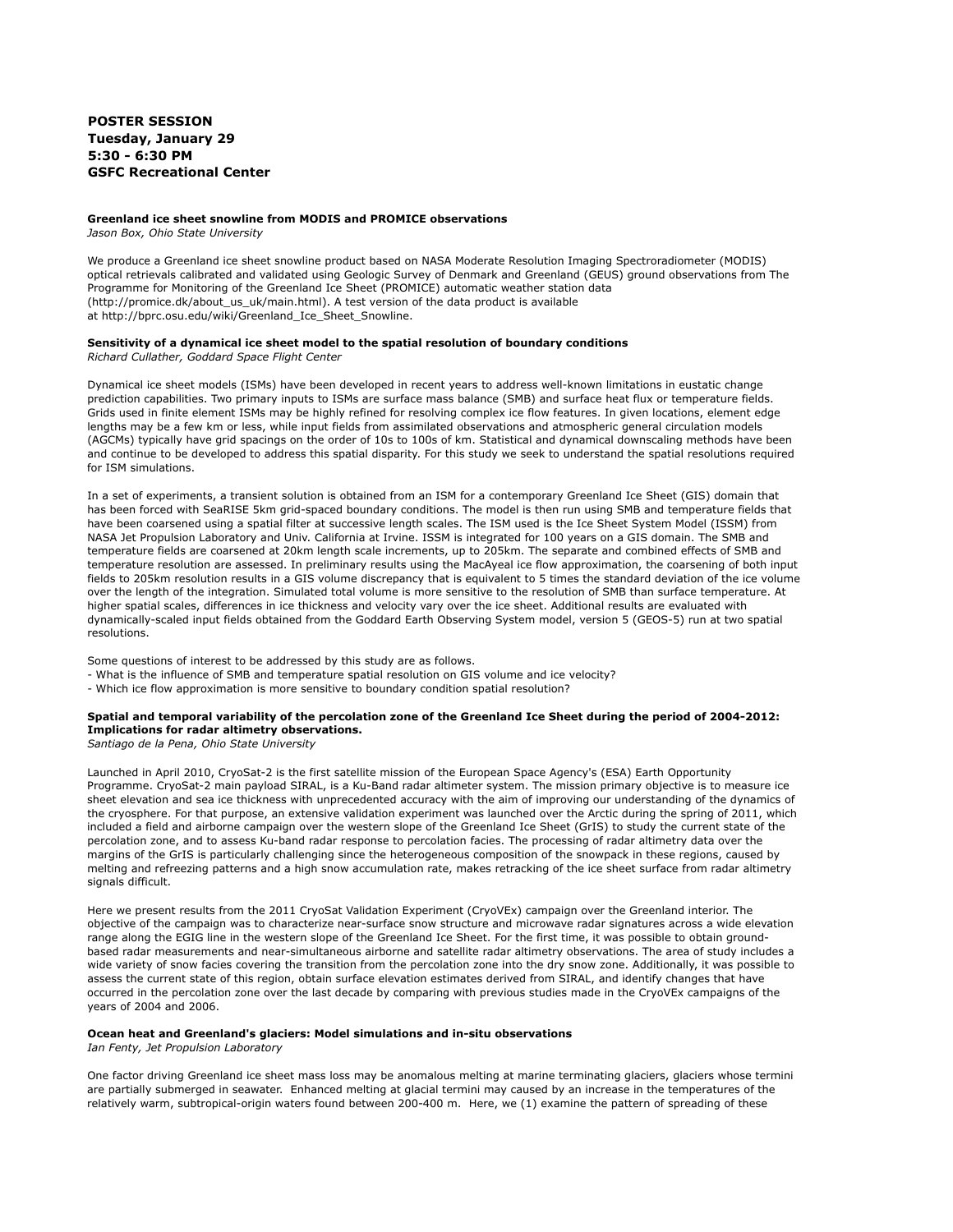warm waters around Greenland for the years 1992-2009 using a high resolution (4-km horizontal grid) coupled ocean and sea ice simulation and (2) report ocean and seafloor measurements taking during a 2012 cruise to several fjords with marine terminating glaciers in West Greenland. Both model and in situ observations show that detailed knowledge of the seafloor and repeat in-situ hydrographic observations of these fjords is required to understand and predict ice sheet mass loss.

#### **Updating the locations of mass loss from the Greenland ice sheet using GRACE**

*Christopher Harig, Princeton University*

We present an update to our Greenland mass loss estimates from GRACE, using Slepian basis functions. We continue our recently published results (Harig and Simons, PNAS 2012) up to April 2012 for Release 4 data, and compare to the Release 5 data which continues further into 2012 (currently September). The new results compare well with other observations that recent years have had record amounts of mass loss from Greenland. We will also generally discuss our new method of working with GRACE Level 1b data, in the hopes of increasing the spatial sensitivity we can extract from GRACE.

#### **Changes in ice-surface roughness and implications for changes in glacier dynamics and morphogenesis: Applications of ICESat, MABEL and IceBridge data analysis**

*Ute Herzfeld, University of Colorado at Boulder*

The objective of this poster is to demonstrate applications of recently collected altimeter data in understanding complex cryospheric change processes. The Multiple Altimeter Beam Experimental Lidar (MABEL) is an airborne predecessor of the photon-counting sixbeam laser altimeter that will be carried on ICESat-2 (expected launch 2016). First data over ice surfaces were collected in April 2012 using NASA's high-altitude aircraft ER-2. Transects sample Jakobshavn Isbrae in Greenland and Pine Island Glacier in Antarctica. We develop and apply mathematical algorithms for surface detection and retrieval of elevation from MABEL data, then derive roughness characteristics of the ice surface. For Jakobshavn Isbrae, changes in roughness characteristics, based on ICESat, IceBridge and MABEL data analysis, allow new insights in the causes of acceleration and surface lowering in recent years.

### **Surge of Bering Glacier and Bagley Ice Field: Parameterization of surge characteristics based on automated analysis of crevasse image data and laser altimeter data**

*Ute Herzfeld, University of Colorado at Boulder*

The dynamical processes that occur during the surge of a large, complex glacier system are far from being understood. The aim of this paper is to derive a parameterization of surge characteristics that captures the principles processes and can serve as the basis for a dynamic surge model. Innovative mathematical methods are introduced that facilitate derivation of such a parameterization from remote sensing observations. Methods include automated geostatistical characterization and connectionist-geostatistical classification of dynamic provinces and deformation states, using the vehicle of crevasse patterns. These methods are applied to analyze satellite and airborne image and laser altimeter data collected during the current surge of Bering Glacier and Bagley Ice Field, Alaska.

#### **Altimetry validation at Summit, Greenland**

*Eric Lutz, Dartmouth College*

Operation IceBridge has collected extensive remote sensing data of sea ice and terrestrial ice sheets and glaciers over the past 3 years. A primary IceBridge science objective is to acquire elevation information of these rapidly changing environments during the interim period between IceSat and IceSat-2. We characterize the accuracy of surface elevation products from IceBridge's ATM and LVIS instruments (l1b and l2 respectively) and initial data from MABEL in a field validation study along IceSat Track 412 near Summit, Greenland. We compare these data with contemporaneous along- and cross-track surface-based DGPS measurements to identify potential errors.

#### **Evaluating airborne radar stratigraphy in Greenland: do we see annual layers?**

*Brooke Medley, University of Washington*

Recent spatio-temporal ice-sheet accumulation rates can be calculated by tracking near-surface internal radar reflections over hundreds of kilometers. Unlike ice-core accumulation studies that provide a record at a single location and suffer from the impact of small-scale variability, the radar technique provides accumulation records over large distances. Recently, the Center for Remote Sensing of Ice Sheets (CReSIS) developed an ultra-wideband airborne radar, referred to as snow radar, with bandwidth sufficient to resolve near-surface annual layers. Typically, radar accumulation studies require the survey to intersect an ice-core site in order to date the internal horizons. However, if the reflections are annually spaced, the need for independent ice-core glaciochemical analysis is eliminated. Annual spacing was found over Thwaites Glacier, West Antarctica, and we were able to generate 30-year records of accumulation over nearly 1600 km of the flight surveys. It is likely possible that the same method can be applied in Greenland. Here we will briefly show the methods and results from our work in West Antarctica as well as an assessment of the Greenland snow radar data by applying what we learned in Antarctica.

#### **Radar sounding of temperate ice masses in southeastern coastal Alaska**

*Jeremie Mouginot, University of California Irvine*

We developed a low frequency (2.5 MHz) radar for the sounding of temperate ice masses that circumvents the limitations of higherfrequency radars. The Warm Ice Sounding Explorer (WISE) was flown in Alaska in October 2008 and March 2012 to yield the first comprehensive, GPS-tagged, precise measurements of ice thickness over major glaciers and icefields in the Southeastern coast of Alaska (Hubbard, Columbia, Bering, Malaspina). Application of this radar sounder to other temperate glaciers in Alaska or temperate ice masses elsewhere as Southern Greenland will yield significant change in our knowledge of ice thickness in these regions, which in turn is critical to understand glacier dynamics, its contribution to sea level change, and projections of its evolution in a warming climate.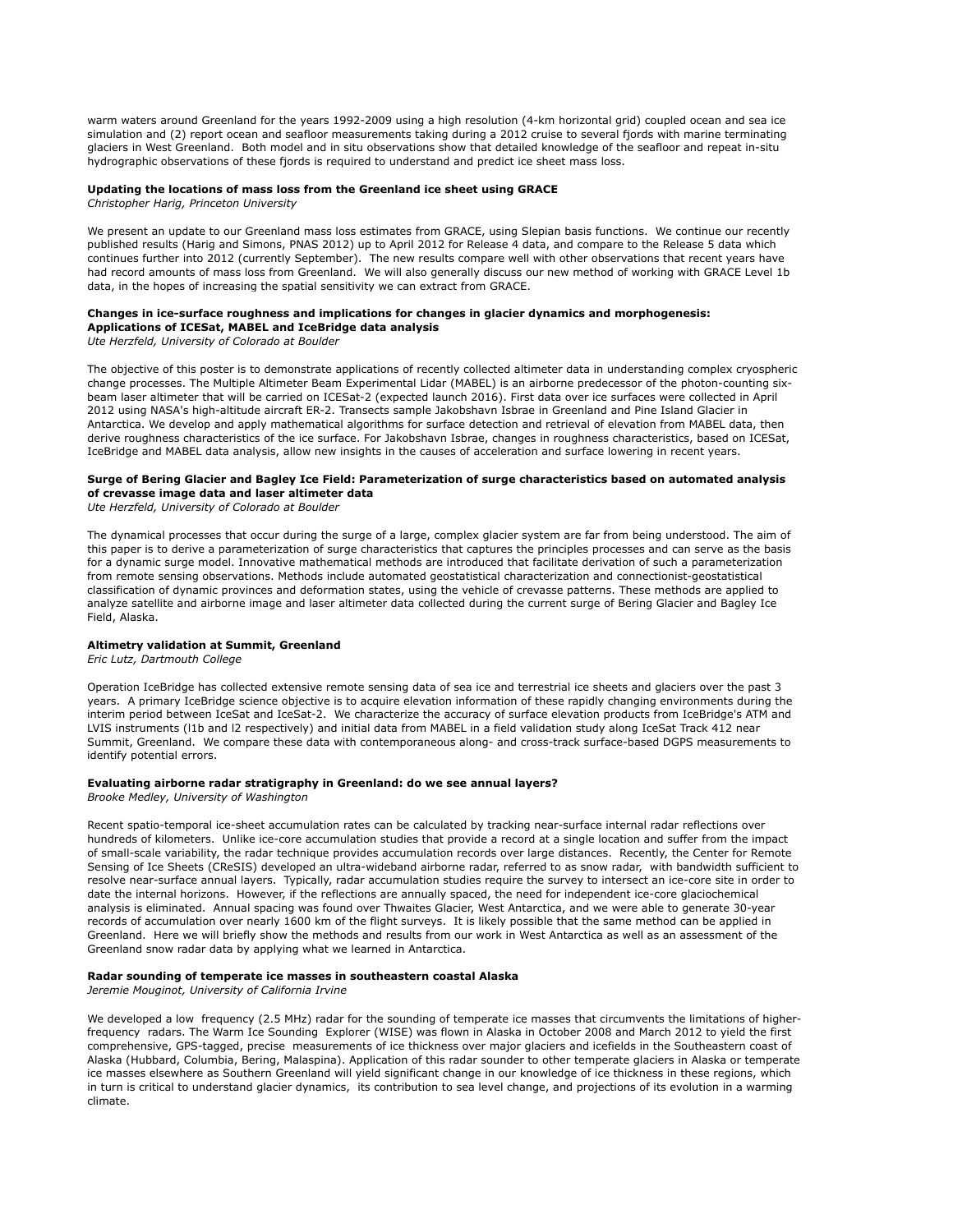# **Elevation change and mass balance estimates of Alaska glaciers from airborne LiDAR surveys**

*Nate Murphy, University of Alaska Fairbanks*

We present recent results and updated analyses from the UAF airborne LiDAR campaign. Since 1994, the UAF campaign has measured the surface elevation changes of glaciers throughout Alaska and NW Canada. The results presented here include elevation changes of glaciers in Denali National Park and the Juneau Icefield. We also discuss recent and future developments in the analysis techniques used to derive volume changes and mass balances from the LiDAR data.

#### **Relationships between fjord bathymetries and recent tidewater glacier behavior in Greenland**

*David Porter, Columbia University*

The geometry of glacial fjords may play a large role in determining the stability of outlet glaciers. Sloping seafloors will feedback on a moving grounding line and shallow sills and deep continental shelf troughs will allow greater interaction with the surrounding ocean water. New estimates of fjord bathymetries in Greenland, using airborne gravimetry measurements from Operation IceBridge flights, are compared to several important characteristics of their outlet glaciers and ocean waters. We investigate the importance of glacier parameters such as surface velocity and elevation changes on recent changes in glacier behavior. Are faster flowing glaciers found in fjords with deep sills and a greater exchange with continental shelf water? These broad correlations are a starting point in an effort to investigate the role of bed geometry in the variability of observed recent changes in some of Greenland's largest outlet glaciers.

# **Iceberg coverage in the Bellingshausen-Amundsen Seas from 2010 NASA IceBridge DMS Imagery**

*David Prado, University of Texas San Antonio*

Iceberg distribution in the Bellingshause–Amundsen Seas has not been well studied due to a limited number of ship based observations and limited temporal coverage of active microwave satellite systems. While Synthetic Aperture Radar satellite coverage has greatly increased the ability to detect medium to large icebergs in the Southern Oceans, small icebergs and bergy bits are still problematic to resolve from space. Digital Mapping System (DMS) imagery from the 2010-10-30 flight line show 0.06% of the total coverage area (1085 square km) to contain bergy bits and 0.16% of small icebergs. The small percentage of bergy bits (0.06%) has little effect on the estimation of sea ice volume in the area.

#### **Sensitivity of the Northeast Greenland Ice Stream to errors in surface mass balance forcing using Ice Sheet System Model** *Nicole-Jeanne Schlegel, Jet Propulsion Laboratory*

A clear understanding of exactly how the Greenland ice sheet responds to climate change requires a high-degree of spatial resolution and the modeling of longitudinal stresses, especially within the ice sheet's large drainage basins, as they contain outlets capable of high-velocity flow. The Ice Sheet System Model (ISSM) is a finite-element model capable of simulating transient ice flow on an anisotropic mesh that can be refined to higher resolutions and considers longitudinal stresses in the areas of enhanced ice flow. These features offer a distinct advantage over previous models of the Greenland Ice Sheet, specifically in terms of modeling fast-flowing outlet glaciers. With use of established ISSM capabilities, we examine the sensitivity of ice flow within the Northeast Greenland Ice Stream to uncertainties in a historic reconstruction of yearly surface mass balance forcing. This work was performed at the California Institute of Technology's Jet Propulsion Laboratory under a contract with the National Aeronautics and Space Administration's Modeling, Analysis and Prediction (MAP) Program.

#### **Warm events at Summit, Greenland during 2012 relative to an evolving 25 year ice sheet temperature record (1987-2012)** *Chris Shuman, Goddard Space Flight Center*

An evolving temperature record from the Greenland Summit Station, at approximately 3216 m in elevation, has documented unusual periods of near and above freezing air temperatures in July 2012. Since August 2005, data has been collected from wellcalibrated and actively-ventilated temperature sensors at a NOAA-ESRL climate observatory. Comparison of these data from a nominal 2 m height above the ice sheet surface over the past seven summers reveals several periods of unusual warmth at the highest elevations of the ice sheet in 2012. Detailed analysis of the available data indicates that temperatures rose to or above freezing for almost 6.5 hours on July 11 at Summit Station. A maximum air temperature of 1 degree C was recorded repeatedly in the 1-minute averages during this period.

#### **Constraining ice sheet visco-elastic response to supraglacial lake drainage events**

*Laura Stevens, Massachusetts Institute of Technology*

Hydro-fracture events establishing surface-to-bed drainage networks have been observed at supraglacial lakes on the central western margin of the Greenland Ice Sheet (GrIS). Uncertainty remains around the mechanisms of hydro-fracture crack initiation and explanations for the differing supraglacial lake drainage styles ("catastrophic" vs. "slow") observed. We are using inverse and forward numerical modeling efforts, constrained by GPS observations of ice surface motion, to investigate (1) the fracture opening and propagation geometry and (2) the stress field in the ice-sheet prior to a hydro-fracture event. Results will increase prediction accuracy of future ice-sheet contributions to sea level rise by improving scientific knowledge on the mechanics of ice-sheet hydrofracture and the influence of surface meltwater on ice-sheet flow.

#### **21st century projections of surface mass balance changes for major drainage systems of the Greenland ice sheet**  *Marco Tedesco, City College of New York*

Outputs from the regional climate model Modele Atmospherique Regionale at a spatial resolution of 25 km are used to study 21st century projected surface mass balance (SMB) over six major drainage basins of the Greenland ice sheet (GrIS). The regional model is forced with the outputs of three different Earth System Models (CanESM2, NorESM1 and MIROC5) obtained when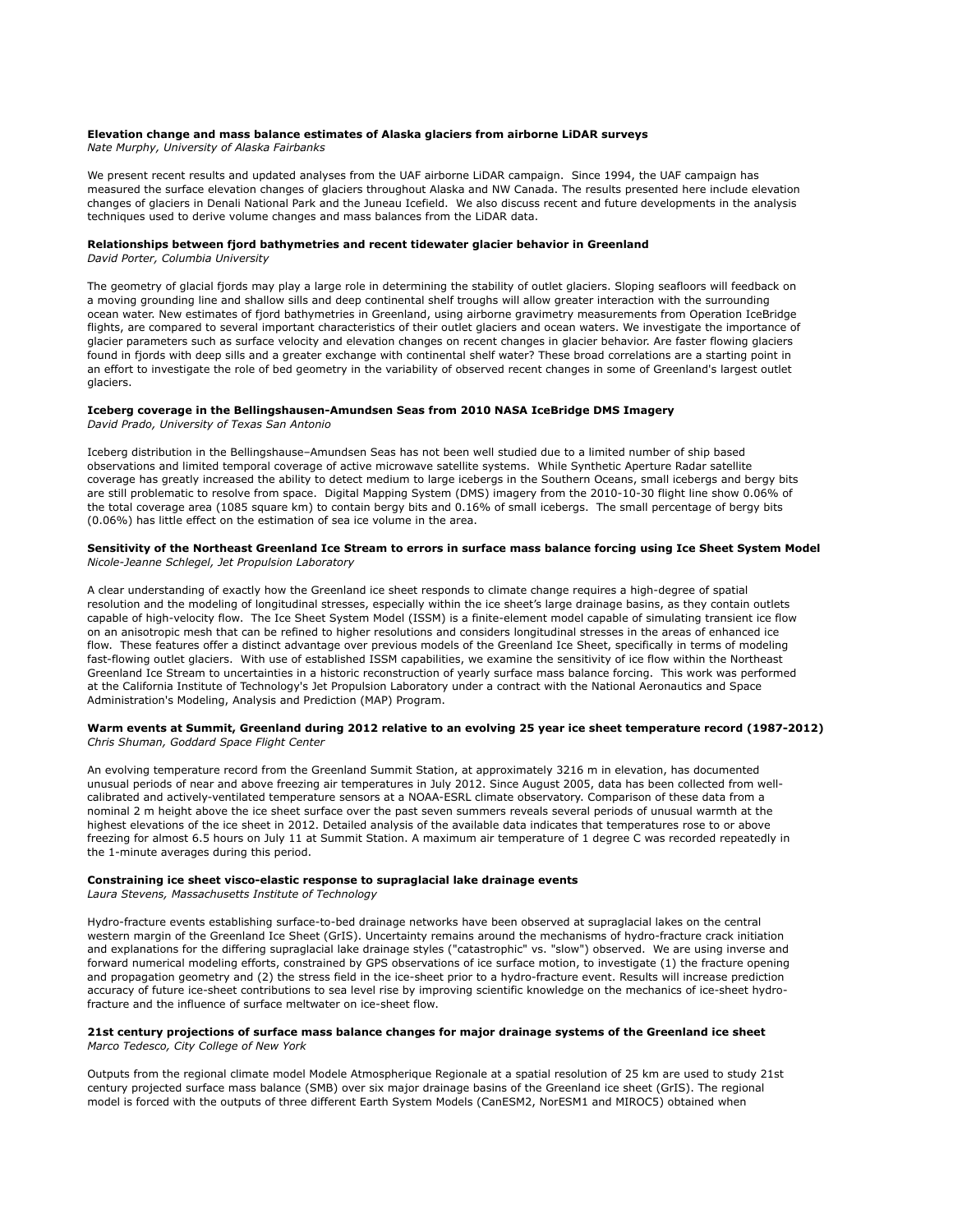considering two greenhouse gas future scenarios with levels of CO2 equivalent of, respectively, 850 and >1370 ppm by 2100. Results indicate that the increase in runoff due to warming will exceed the increased precipitation deriving from the increase in evaporation for all basins, with the amount of net loss of mass at the surface varying spatially. Basins along the southwest and north coast are projected to have the highest sensitivity of SMB to increasing temperatures. For these basins, the global temperature anomaly corresponding to a decrease of the SMB below the 1980–99 average (when the ice sheet was near the equilibrium) ranges between +0.60 and +2.16 degC. For the basins along the northwest and northeast, these values range between +1.50 and +3.40 degC. Our results are conservative as they do not account for ice dynamics and changes in the ice sheet topography.

#### **Evidence and analysis of 2012 Greenland records from spaceborne observations, a regional climate model and reanalysis data** *Marco Tedesco, City College of New York*

A combined analysis of remote sensing observations, regional climate model (RCM) outputs and reanalysis data over the Greenland ice sheet points out to the evidence of multiple records set during summer 2012. Melt extent was the largest in the satellite era ( $\sim$ 97% of the ice sheet) and melting lasted up to  $\sim$  two months longer than the 1979–2011 mean. Melting has also been starting progressively up to a month earlier during the 1979-2012 period. Surface mass balance and near-surface temperature values in 2012 were  $\sim$ 3 standard deviations (sigma) below the 1958–2011 mean and runoff was 3.9 sigma above the mean over the same period. Albedo, exposure of bare ice and surface mass balance also set new records, and so did the total mass balance with summer and annual mass changes of, respectively, -510 Gt and -482 Gt, 2 sigma below the 2003–2012 mean.

We identify in persistent anticyclonic conditions over Greenland associated to anomalies in the North Atlantic Oscillation (NAO), changes in surface conditions (e.g., albedo) and pre-conditioning of surface properties from recent extreme melting some of the driving mechanisms for the 2012 records. Because of the self-amplifying nature of positive feedbacks, less positive if not increasingly negative SMB will likely occur should large-scale atmospheric circulation and induced surface characteristics observed over the past decade persist. Since the general circulation models of the Coupled Model Intercomparison Project Phase 5 (CMIP5) do not simulate the abnormal anticyclonic circulation resulting from extremely negative NAO conditions as observed over the past recent years, contribution to sea level rise projected under different warming scenarios will be underestimated should the trend in NAO summer values continue.

### **Bathymetry of Greenlandic fjords from Operation IceBridge aerogravity**

*Kirsty Tinto, Columbia University*

Operation IceBridge has flown aerogravity along the axis of fjords in Greenland since 2010 with the aim of inverting gravity anomalies for bathymetry in the fjords. Inversion for bathymetry requires a compilation of ice surface and bed elevation data over grounded ice to pin bathymetry models and an understanding of local and regional geology that is aided by magnetic anomaly measurements. Two types of survey geometry have been flown: curved lines along the fjord axes and straight lines parallel to the coast. We show the different techniques and assumptions for inverting bathymetry in these different geometries, and discuss the errors associated with each technique. We present bathymetries of fjords in Northern Greenland as the first of a series of products to be released to the community, as well as a progress report on the regional compilation.

#### **Modeling dynamic changes of the Greenland ice sheet in the next 500 years**

*Weili Wang, Goddard Space Flight Center*

A 3-dimensional ice flow model (AIF model) is applied to the Greenland ice sheet for SeaRISE experiments: (1) sensitivity to changes of climate at the upper surface, (2) sensitivity to changes of sliding at the subglacial interface, and (3) sensitivity to changes of ocean-induced melting at the ice sheet perimeter. The model runs for 500 years into the future. The experimental results presented here will focus on the dynamic response of the ice sheet to the changes in the boundary conditions.

#### **Sensitivity of dynamic change to basal sliding of the Greenland Ice Sheet**

*Weili Wang, Goddard Space Flight Center*

In order to study the sensitivity of ice sheet to the changes of sliding at the subglacial interface, one set of the SeaRISE experiments is designed to enhance the basal sliding velocity by an amplification factors as 2x, 2.5x and 3x, respectively. We perform the experiments by applying two versions of AIF (Anisotropic Ice-Flow) model to the Greenland ice sheet. Two models (AIFa and AIFb) use the different basal sliding laws, i.e. the basal sliding velocities are estimated based on the cubic (AIFa) and linear (AIFb) power relation of the basal share stress, respectively. The changes of the ice sheet volume have shown that the models predict larger ice losses when the basal sliding is an exponential function of the basal stress as compared to the linear function. Here, we compare the results from two models to show the impact of basal sliding on the dynamic change of the Greenland ice sheet.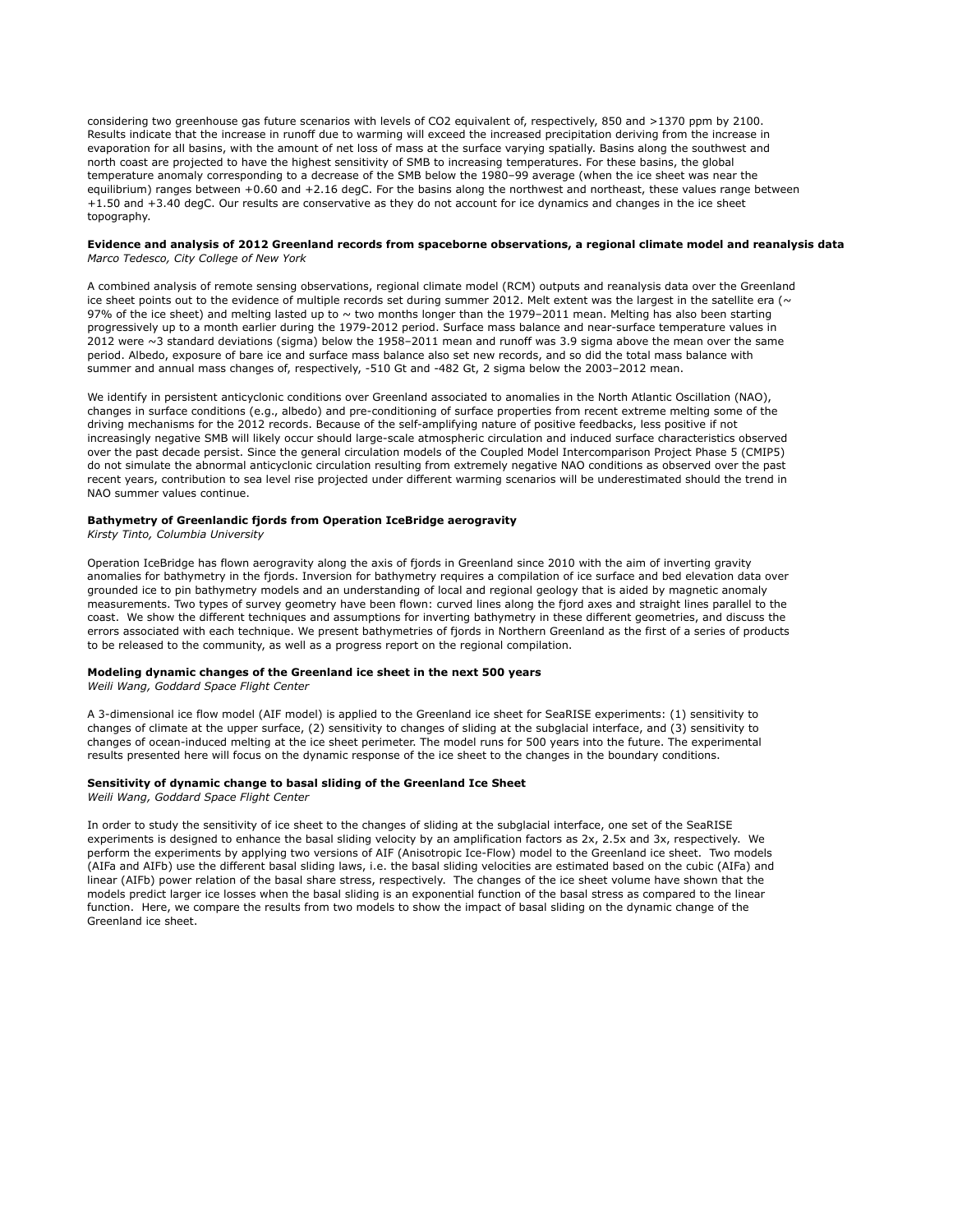# **PARCA 2013 Wednesday, January 30 8:30 AM - 12:00 PM GSFC Building 33, Room H114**

# **08:30 Mobile Slippery Spots Produce Uplifted Basal Bodies in Ice Sheet Stratigraphy**

*Michael Wolovick, Columbia University*

Large uplifted basal reflectors have been observed in radio-echo sounding data from both Antarctica and Greenland and interpreted as the result of basal freeze-on. However, order-of-magnitude considerations of latent heat requirements suggest that these basal bodies are unlikely to be produced purely from basal freeze-on. Here, we propose a complimentary mechanism capable of building large basal bodies with a small volume fraction of freeze-on ice. Using a two-dimensional higher order thermomechanical flowline model coupled to a simple basal hydrology model, we show that temporal variability in water input can produce warm-based patches ("slippery spots") that travel with the ice sheet and produce large amounts of uplift and subsidence of the ice sheet stratigraphy through changes in the sliding velocity. The amplitude of vertical motion produced by mobile slippery spots is larger than the amplitude of vertical motion produced by stationary slippery spots (the "Weertman Effect"), and the stratigraphic structures are more intricate as well. This theory makes three observational predictions that can be tested with borehole experiments: 1. the bed underneath regions of drawn down stratigraphy should be cold, 2. the bed underneath the uplifted basal bodies should be warm, and 3. the majority of the volume fraction of the basal bodies should be composed of deformed meteoric ice.

# **08:45 Influence of Basal Freeze-on Bodies on Surface Accumulation over Petermann Glacier Catchment** *Indrani Das, Columbia University*

We use a comprehensive geophysical data set over Petermann Glacier Catchment to identify a large region where basal processes like compressive and extensive folds and freeze-on deform the overlying structure of the ice sheet. Close to the onset of fast flow, these deformed structures are often horizontally several times the ice thickness and they modify the basal shear stress. The larger bodies of active deformation deflect the internal layers creating undulations on the surface. Stratigraphy from shallow ice radar indicates that these undulations have a localized impact on surface accumulation. In this study, we use shallow ice radar stratigraphy and a variable snow density profile to quantify the localized impact on surface accumulation.

# **09:00 Greenland's Supra and Proglacial Rivers**

*Asa Rennermalm, Rutgers University*

This presentation summarizes collaborative, multi-institutional research to study the production, storages and fluxes of Greenland ice sheet meltwater in supraglacial streams, rivers and lakes that form on the ice surface and emerge as proglacial braided rivers downstream at its edge. Preliminary analysis indicates that Greenland supraglacial rivers represent major, high-flux pathways for meltwater transport, with flow velocities and hydraulic characteristics quite extraordinary as compared with terrestrial rivers. Furthermore, analysis of proglacial river discharge and ice sheet runoff modeling suggest that large amount of ice sheet meltwater is retained internally and released with a delay that may last years.

# **09:15 Surface Melt Induced Changes in Subglacial Drainage, West Greenland**

*Winnie Chu, Columbia University*

The hydraulic configuration and water availability in a subglacial drainage system has a crucial control on the sliding behavior of the Greenland Ice Sheet. In the Sarqardliup Sermia catchment, south of Jakobshavn Isbrae, supraglacial lake drainage provides a fast mechanism to inject large volumes of meltwater to the ice sheet base. Here, we use airborne ice-penetrating radar data and potential field data from the Antarctica's Gamburstev Province Project and Operation IceBridge/CReSIS to investigate changes in the structure and behavior of subglacial drainage system in this catchment. By combining a 2-D subglacial flow model with the derived hydrological potential we explore the evolution of the subglacial water network as effective pressure changes due variations in water supply.

#### **09:30 Integrating IceBridge and ICESat Data with a Monte-Carlo Modeling Framework to Constrain the Mechanisms of Recent Acceleration in West Greenland Outlet Glaciers**

*Hari Rajaram, University of Colorado at Boulder*

The objective of our research is to constrain the mechanisms contributing to the recent acceleration of outlet glaciers in Greenland using a Monte-Carlo data assimilation framework. Our approach combines IceBridge, ICESat, GRACE and InSAR measurements with Monte-Carlo simulations of coupled thermo-mechanical ice flow and hydrologic models. Our coupled models are being enhanced to incorporate several interacting processes that contribute to acceleration of ice flow, including terminus retreat, basal sliding and cryo-hydrologic warming. The spirit of our Monte-Carlo approach is illustrated with applications to the Columbia glacier in Alaska, whose retreat is well documented. The Columbia glacier offered an attractive modeling target for illustrating the Monte-Carlo model selection approach, because it is temperate, and uncertainties in ice temperature are not relevant. On the other hand, empirical parameterizations of calving and basal sliding are unavoidable for modeling the Columbia glacier, and the Monte-Carlo approach offers a useful framework for diagnosing these uncertain parameterizations. We also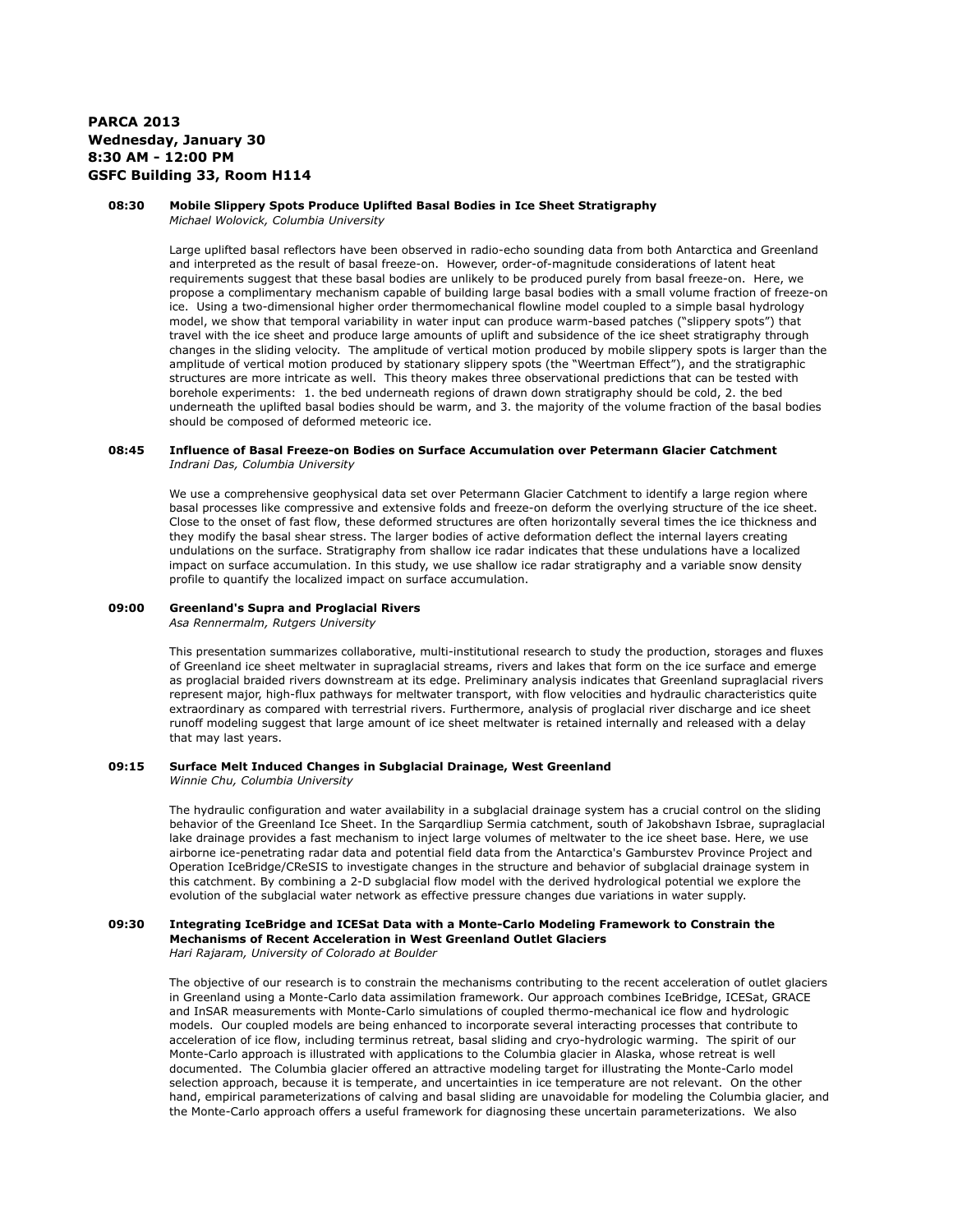report on the development of models for outlet glaciers in west Greenland and improving parameterizations of cryohydrologic warming, a process that can potentially impact the thermo-mechanical state of these outlet glaciers.

#### **09:45 Uncertainty Analysis of Ice Flow Models in Antarctica and Greenland**

*Eric Larour, Jet Propulsion Laboratory*

Inputs such as ice thickness, ice rigidity, basal friction and surface mass balance are critical in constraining transient ice flow models. Such inputs are inherently uncertain, and can only be measured/known within a certain error range. Here, we try and quantify the impact of such errors on the modeled mass balance of ice streams such as Pine Island Glacier, Antarctica, and 79 North, Greenland. We also use our results to understand the sensitivity of ice flow models to inputs, and try and assess which ones are most critical in constraining diagnostics such as mass flux at the grounding line.

### **10:00 BREAK**

# **10:20 Radiostratigraphy of the Greenland Ice Sheet**

*Joe Macgregor, University of Texas at Austin*

We are developing a comprehensive radiostratigraphy of the Greenland Ice Sheet (GrIS) from the nearly two decades (1993-2012) of airborne radar-sounding surveys collected by the University of Kansas. This radiostratigraphy will be used to investigate the ice sheet's basal condition and millennial-scale history in conjunction with ice-flow modeling and other remote-sensing data. It will also be gridded at the same resolution as nextgeneration surface- and bed-elevation models, so that ice-sheet models can validate their spin-up with these isochrones. To trace this stratigraphy efficiently, we are using several new and established methods (layer-slope prediction and data flattening). The classic depth pattern of reflectors in the GrIS is observed throughout the ice sheet (many reflections in the Holocene, a reflectivity hiatus between ~15-30 ka, and a distinct reflector triplet between ~35-50 ka), along with intermittent basal freeze-on in northern Greenland. This radiostratigraphy is potentially a valuable constraint on models of the GrIS's evolution since the last interglacial period.

# **10:35 Bedrock and Ice Thickness Mapping in Greenland**

*Mathieu Morlighem, University of California Irvine*

Detailed maps of bed elevation and ice thickness are essential to many glaciological applications including numerical ice flow models. We propose to give an overview of our knowledge of the Greenland ice sheet thickness, and the different existing approaches of bedrock and ice thickness mapping. Operation IceBridge conducted a detailed survey over the periphery of the Greenland Ice Sheet, which transformed our knowledge of the ice sheet morphology. In order to be readily usable by ice sheet modelers, these radar-sounding profiler data need to be interpolated onto regular grids. Most interpolation algorithms are based on geostatistical techniques, such as co-Kriging or the minimum curvature method. A different approach consists of using the mass conservation equation by combining OIB data with high-resolution ice motion data from interferometric SAR (ALOS PALSAR, RADARSAT-1 and Envisat ASAR). The results reveal overdeepening in the glacier fjords that are not apparent in current maps, and deep subglacial valleys that channelize ice flow to the coast. These features have potentially a significant impact on ice flow modeling and are mapped for the first time around Greenland using a combination of OIB and InSAR data. These results provide guidelines for future deployments and improvements in the bedmap of Greenland.

#### **10:50 Extensive Basal Freeze-on and Deformation at Base of Greenland Ice Sheet** *Robin Bell, Columbia University*

Using a comprehensive geophysical data set over the Petermann Catchment, in northwest Greenland we have identified a large region where the fundamental structure of the ice sheet is modified by a combination of compression, extension and freeze-on. Large bodies of basal ice often more than half the ice thickness deflecting even the shallowest layers in the ice sheet develop in regions with low basal shear stress. Linked to subglacial water and varying basal slip, this process impacts the distribution of surface accumulation, localizes the onset of fast flow and may be linked to the formation of melt channels at the grounding line in the floating ice tongue. The combination of freeze-on and deformation impacts important ice sheet processes from the interior to the grounding line.

# **11:05 Coastal bathymetry of NW Greenland, from airborne gravity**

*Kirsty Tinto, Columbia University*

Operation IceBridge has flown a coast-parallel grid of 5 km spaced survey lines both onshore and offshore across the fjords of NW Greenland. The measured gravity anomaly has been inverted as a grid to provide a self-consistent bathymetry model for the region. We show the resulting bathymetry model providing the vital link between IBCAO marine bathymetry and radar-based bed mapping in the region.

#### **11:10 Tomographic Observation and Bedmapping of Umanaq Glaciers of Western Greenland with IceBridge Sounder** *Xiaoqing Wu, Jet Propulsion Laboratory*

NASA's airborne IceBridge mission started from 2010 and has collected data over Greenland and Antarctica for three years. The IceBridge sounding radar MCoRDS (Multichannel Coherent Radar Depth Sounder) is the main source for